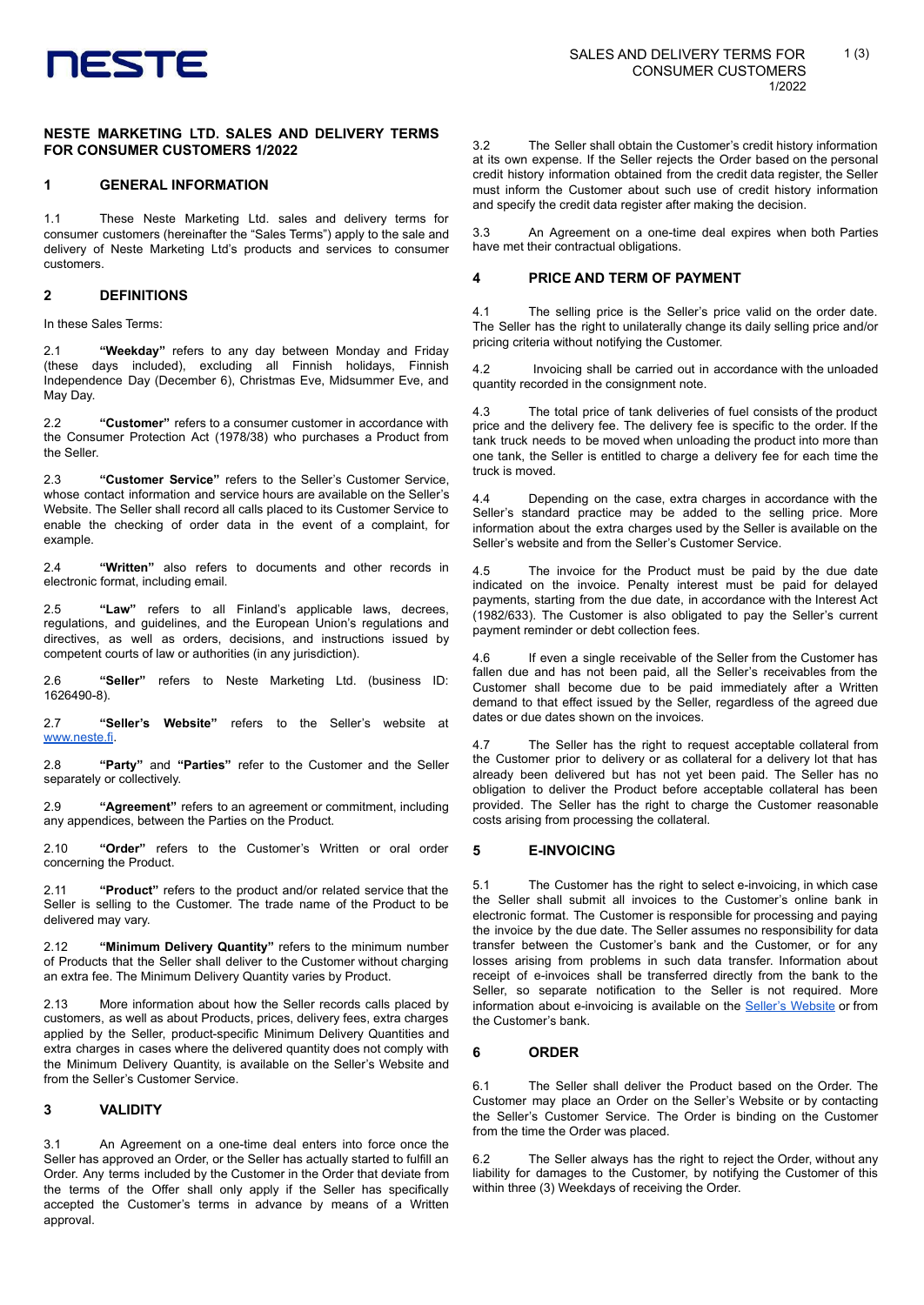

## **7 DISTANCE SALES AND LIMITATION OF CANCELLATION RIGHTS**

7.1 Unlike in distance sales in general, the Customer does not have the right to cancel the deal in accordance with chapter 6, section 16 of the Consumer Protection Act.

# **8 DELIVERY AND DELIVERY TIME**

8.1 The Seller's normal delivery time for fuel is no more than 1 + 5 Weekdays of receiving the Order, or no more than eight (8) Weekdays of receiving the Order in areas specified on the Seller's Website. For the sake of clarity, it is stated that the Customer is obligated to ensure favorable conditions for a successful delivery from the time of placing the Order. The Seller has no obligation to separately confirm the exact time of delivery.

8.2 The Seller mainly delivers Products on Weekdays. Up-to-date information about delivery practices is available on the Seller's Website.

8.3 The Seller may, at the Customer's request, agree to ensure a shorter delivery time than normal if the Product is available. Deliveries deviating from the normal schedule require special arrangements, and the Seller shall therefore charge its current express delivery fee for delivery times shorter than normal requested by the Customer, an additional fee for an exact delivery time specified at the Customer's request, and/or its current holiday delivery fee if the Customer requests delivery on a day other than a Weekday.

8.4 If the delivery of the Product is delayed due to an action of or neglect by the Customer, the Seller has the right to charge the Customer any additional costs arising from the delay. In such a case, the Seller cannot be held liable for the delayed delivery or the related costs to any extent. The Seller's standard fees for additional costs are available on the Seller's Website.

## **9 DELIVERY QUANTITIES**

9.1 The Seller has determined Minimum Delivery Quantities for its Products.

9.2 At the Customer's request, the Seller can deliver smaller quantities. However, such deliveries are subject to the current additional fee. For fuels, this additional fee is the small order delivery fee.

The Customer is obligated to check the status of their tanks before ordering a Product to ensure there is sufficient room to store the ordered Products.

9.4 If the ordered quantity of a Product cannot be stored in the Customer's tank, the Seller has the right to revise the unit price of the ordered Product to comply with the actual quantity delivered and charge the Customer the current small order delivery fee, the transportation costs arising from returning the Products, and any other additional expenses incurred by the Seller.

9.5 The Seller's delivery may be 10% larger or smaller than the quantity stated in the Order. Invoicing shall be based on the quantity actually delivered.

9.6 If the Seller delivers less than 90% of the quantity stated in the Order due to a reason not attributable to the Customer, and at least 200 liters of fuel is missing from the delivery, the Seller shall deliver the missing quantity as an additional delivery with a delivery time of no more than five (5) Weekdays.

## **10 DELIVERY SITE**

10.1 The Customer is responsible for ensuring that there is a road to the delivery site, and that the road is in such a condition that a delivery truck can use it safely and without damaging the road. In the wintertime, the road and the unloading site must be sanded and plowed or shoveled so that it is free of snow. If the delivery truck must drive more slowly than normal when entering or exiting the unloading site due to the location of the unloading site, the Seller has the right to charge the Customer any additional costs incurred by the Seller.

10.2 The Customer is responsible for ensuring that delivering the Product (including unloading) in a delivery taking place within the delivery time is possible immediately on arrival of the delivery vehicle at the delivery site, that the Seller has been provided with detailed unloading instructions in connection with the Order, and that the unloading site, equipment, tank(s) and their placement comply with the Laws and the Agreement, and are safely accessible to the person delivering the Product.

10.3 If the unloading site is located at a height of more than 1.5 meters, the site must be equipped with a filling platform of at least 1 x 1 meters that has railings. If the filling platform is at a height of more than 0.5 meters, there must be steps with a railing to the platform.

10.4 The filling openings in all tanks must be clearly marked to avoid mixing different products.

10.5 The Seller has the right to refuse Product deliveries and terminate the Agreement without being in breach of the Agreement if a delivery site does not comply with the contractual terms, if the delivery truck or the Seller's employee delivering the Product is unable to reach the unloading site safely, or if any other defects jeopardize safety at the unloading site.

## **11 TERM OF DELIVERY**

11.1 The term of delivery applied to bulk products is DAT Unloading connector of the Customer's tank, INCOTERMS 2010.

# **12 PROPRIETARY RIGHT AND LIABILITY FOR RISK**

12.1 The proprietary right and liability for risk related to a Product shall be transferred from the Seller to the Customer at the time of the Product's delivery.

# **13 COMPLAINTS AND NOTICES**

13.1 Any complaints and notices related to a delivery are made by calling 0200 80100 (0 cents per minute + local network charge/mobile phone charge from a landline and mobile phone).

13.2 Any complaints related to an invoice must be submitted within seven (7) days of the invoice date. Any complaints submitted after this deadline may be disregarded.

13.3 Any complaints concerning a Product or delivery should be made within eight (8) days, because the quick resolution of error situations serves both the Seller's and the Customer's interests. However, complaints must be made no later than two (2) months after the error has been detected.

13.4 The Seller has the right to charge a fee covering at least the expenses incurred by the Seller for processing an unfounded complaint.

# **14 HEALTH, SAFETY, AND THE ENVIRONMENT (HSE)**

14.1 Material safety datasheets and product specifications can be printed from the Seller's Website. The Seller shall also submit these documents to the Customer by request. Before using the Product, the Customer agrees to study the specifications and ensure that anyone handling the Product has studied the Product's material safety datasheet and other important HSE-related information about the Product and its handling. The Customer commits to handling and using the Product with sufficient care.

14.2 The Customer is responsible for ensuring that all the permits required for handling and storing the Products are valid, and that the Products are stored with care and in compliance with the current Laws.

14.3 Unless otherwise provided in mandatory legislation, the Seller cannot be held liable for any losses, damage to assets or property, environmental damage, or bodily injury caused by disadvantages characteristic of the Product.